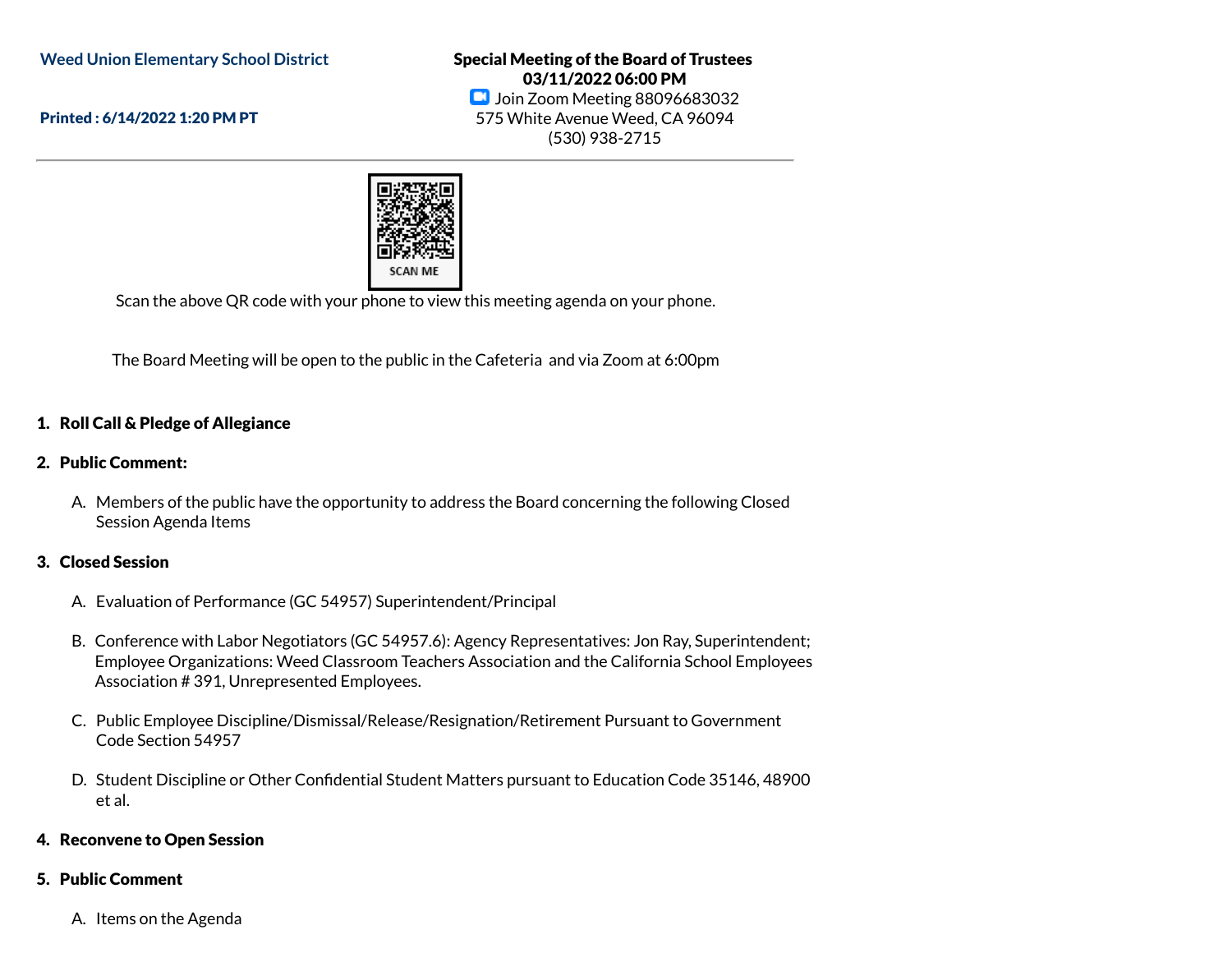B. Items not on the Agenda

# 6. Consent Agenda

- A. Approve Board Meeting Minutes for the February 10, 2022 Regular Board Meeting
- B. Approve Fund Transfers, Budget Transfers and Warrants: \$41,676.58 + \$62,225.41 = \$103,901.99
- C. Approve Personnel Action Report

### 7. Reports

- A. Certificated Staff
- B. Classified Staff
- C. Administration
	- I. Current Enrollment
	- II. Parent / Staff Input Data
- D. Construction Report
	- I. Pay App
	- II. Cash Flow Analysis

# 8. Action Items

- A. Consider for Approval Resolution # 21-22-16 Rural School District
- B. Consider for Approval Resolution # 21-22-17 Weed Classified Layoff
- C. Consider for Approval Resolution # 21-22-18 Authorizing use of Hardship Funds
- D. Consider for Approval Resolution # 21-22-19 to Perform Interfund Transfers Between Special Funds
- E. Consider for Approval Certification for the 2021-2022 Fiscal Year (Second Interim Report and Budget Transfer Resolution)
- F. Consider for Approval Rescinding Restoration Construction Co., Dba Restoration & Construction Award